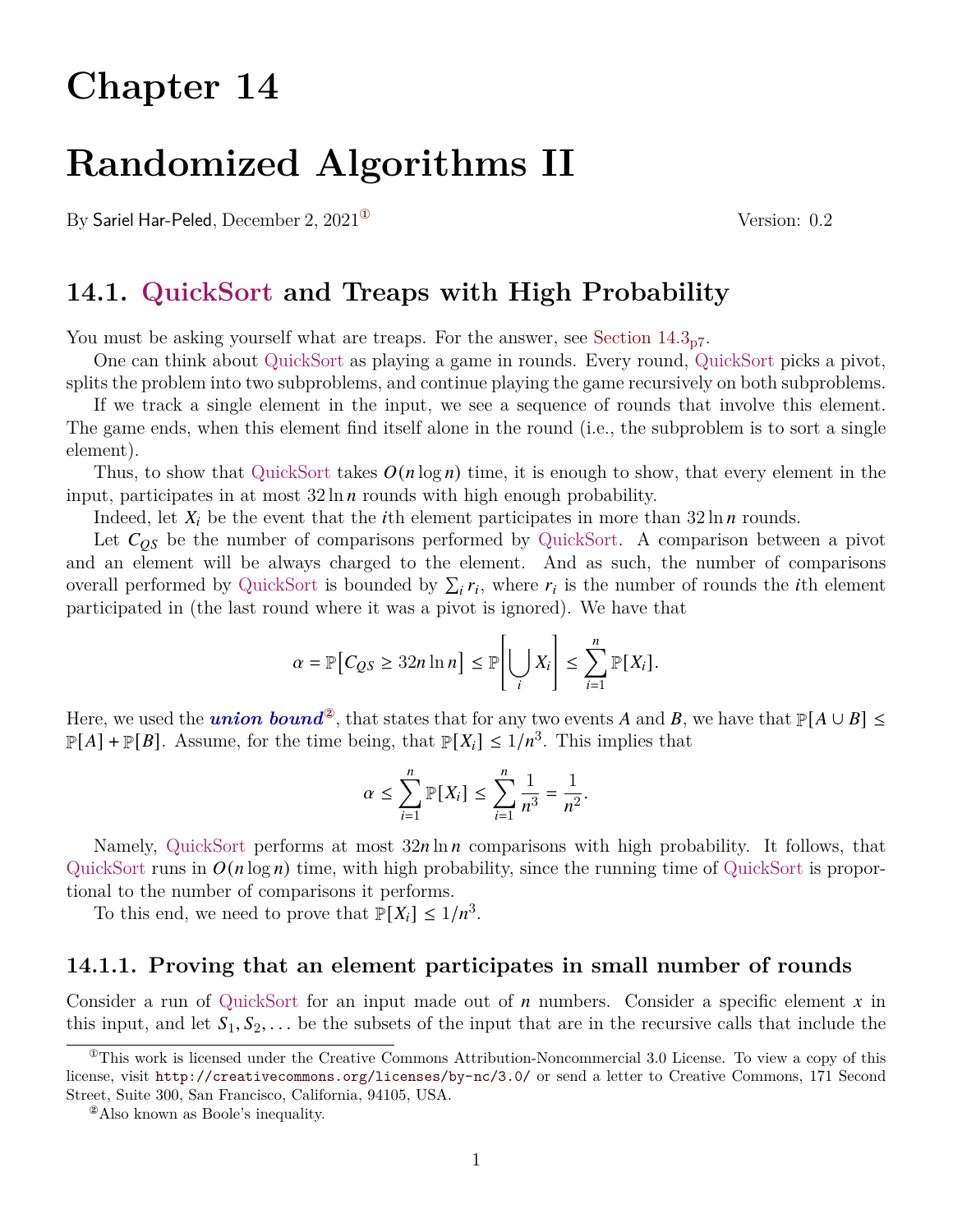element x. Here  $S_i$  is the set of numbers in the jth round (i.e., this is the recursive call at depth j which includes  $x$  among the numbers it needs to sort).

The element x would be considered to be *lucky*, in the j<sup>th</sup> iteration, if the call to the QuickSort, splits the current set  $S_j$  into two parts, where both parts contains at most  $(3/4) |S_j|$  of the elements.

Let  $Y_j$  be an indicator variable which is 1 if and only if x is lucky in jth round. Formally,  $Y_j = 1$  if and only if  $|S_j|/4 \leq |S_{j+1}| \leq 3 |S_j|/4$ . By definition, we have that

<span id="page-1-1"></span>
$$
\mathbb{P}[Y_j] = \frac{1}{2}.
$$

Furthermore,  $Y_1, Y_2, \ldots, Y_m$  are all independent variables.

Note, that  $x$  can participate in at most

$$
\rho = \log_{4/3} n \le 3.5 \ln n \tag{14.1}
$$

rounds, since at each successful round, the number of elements in the subproblem shrinks by at least a factor 3/4, and  $|S_1| = n$ . As such, if there are  $\rho$  successful rounds in the first k rounds, then  $|S_k| \leq (3/4)^p n \leq 1.$ 

Thus, the question of how many rounds  $x$  participates in, boils down to how many coin flips one need to perform till one gets  $\rho$  heads. Of course, in expectation, we need to do this  $2\rho$  times. But what if we want a bound that holds with high probability, how many rounds are needed then?

In the following, we require the following lemma, which we will prove in [Section 14.2.](#page-2-0)

<span id="page-1-0"></span>**Lemma 14.1.1.** In a sequence of M coin flips, the probability that the number of ones is smaller than  $L \leq M/4$  *is at most* exp( $-M/8$ ).

To use [Lemma 14.1.1,](#page-1-0) we set

$$
M = 32 \ln n \ge 8\rho,
$$

see [Eq. \(14.1\).](#page-1-1) Let  $Y_i$  be the variable which is one if x is lucky in the jth level of recursion, and zero otherwise. We have that  $\mathbb{P}[Y_j = 0] = \mathbb{P}[Y_j = 1] = 1/2$  and that  $Y_1, Y_2, \ldots, Y_M$  are independent. By [Lemma 14.1.1,](#page-1-0) we have that the probability that there are only  $\rho \leq M/4$  ones in  $Y_1, \ldots, Y_M$ , is smaller than

$$
\exp\Bigl(-\frac{M}{8}\Bigr)\le \exp(-\rho)\le \frac{1}{n^3}.
$$

We have that the probability that x participates in M recursive calls of QuickSort to be at most  $1/n^3$ .

There are  $n$  input elements. Thus, the probability that depth of the recursion in QuickSort exceeds 32 ln *n* is smaller than  $(1/n^3) * n = 1/n^2$ . We thus established the following result.

<span id="page-1-2"></span>**Theorem 14.1.2.** With high probability (i.e.,  $1 - 1/n^2$ ) the depth of the recursion of QuickSort is  $\leq$  32 ln *n*. Thus, with high probability, the running time of QuickSort is  $O(n \log n)$ .

*More generally, for any constant , there exist a constant , such that the probability that QuickSort recursion depth for any element exceeds*  $d \ln n$  *is smaller than*  $1/n^c$ .

*Specifically, for any*  $t \geq 1$ *, we have that probability that the recursion depth for any element exceeds*  $t \cdot d \ln n$  is smaller than  $1/n^{t.c}$ .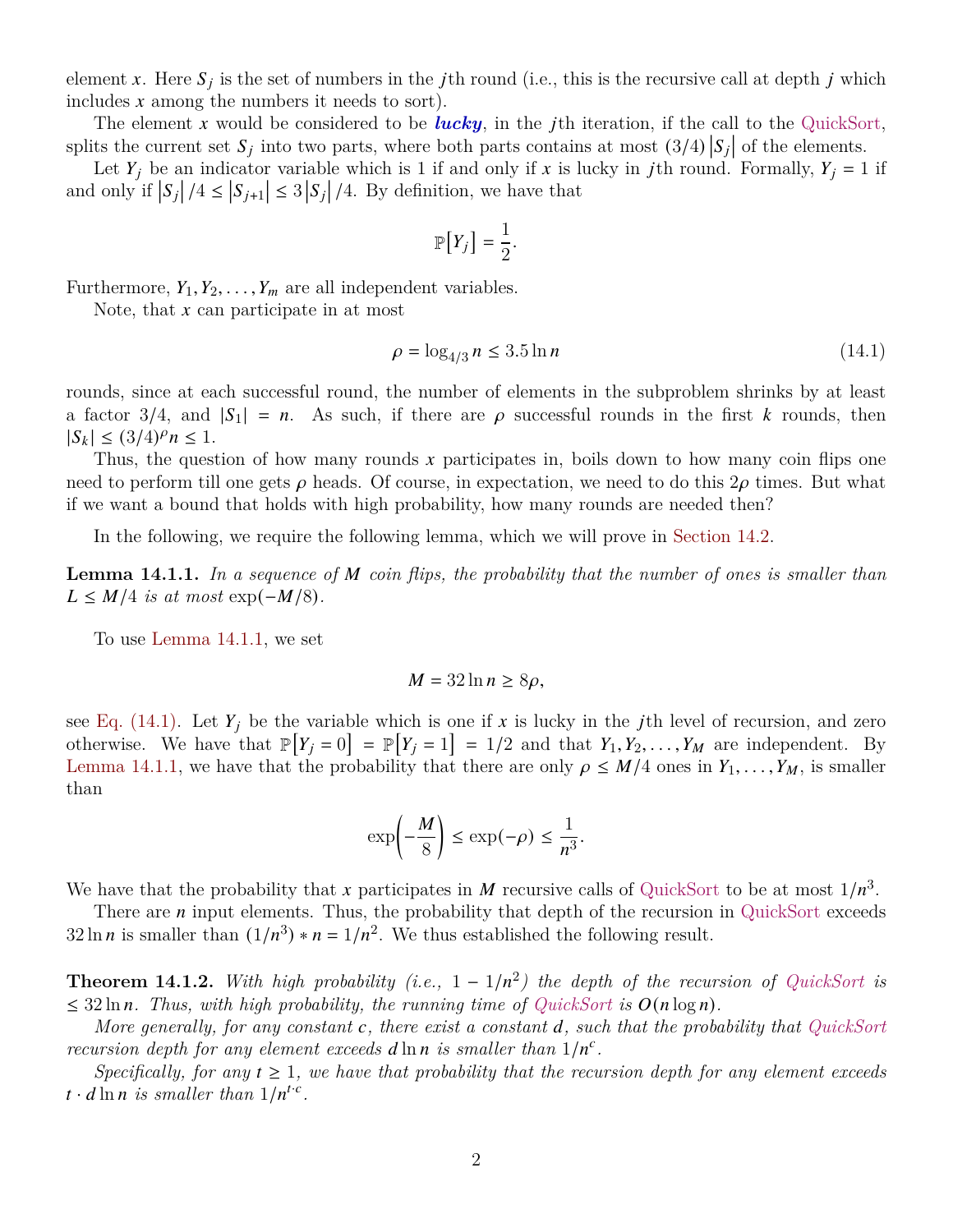*Proof:* Let us do the last part (but the reader is encouraged to skip this on first reading). Setting  $M = 32t \ln n$ , we get that the probability that an element has depth exceeds M, requires that in M coin flips we get at most  $h = 4 \ln n$  heads. That is, if Y is the sum of the coin flips, where we get +1 for head, and  $-1$  for tails, then Y needs to be smaller than  $-(M - h) + h = -M + 2h$ . By symmetry, this is equal to the probability that  $Y \ge \Delta = M - 2h$ . By [Theorem 14.2.3](#page-3-0) below, the probability for that is

$$
\mathbb{P}[Y \ge \Delta] \le \exp\left(-\Delta^2/2M\right) = \exp\left(-\frac{\left(M - 2h\right)^2}{2M}\right) = \exp\left(-\frac{\left(32t - 8\right)^2 \ln^2 n}{128t \ln n}\right)
$$

$$
= \exp\left(-\frac{\left(4t - 1\right)^2 \ln n}{2t}\right) \le \exp\left(-\frac{3t^2 \ln n}{t}\right) \le \frac{1}{n^{3t}}.
$$

Of course, the same result holds for the algorithm MatchNutsAndBolts for matching nuts and bolts.

#### **14.1.2. An alternative proof of the high probability of QuickSort**

Consider a set T of the *n* items to be sorted, and consider a specific element  $t \in T$ . Let  $X_i$  be the size of the input in the *i*th level of recursion that contains *t*. We know that  $X_0 = n$ , and

$$
\mathbb{E}\Big[X_i\;\Big|\;X_{i-1}\Big]\leq \frac{1}{2}\frac{3}{4}X_{i-1}+\frac{1}{2}X_{i-1}\leq \frac{7}{8}X_{i-1}.
$$

Indeed, with probability  $1/2$  the pivot is the middle of the subproblem; that is, its rank is between  $X_{i-1}/4$  and  $(3/4)X_{i-1}$  (and then the subproblem has size  $\leq X_{i-1}(3/4)$ ), and with probability 1/2 the subproblem might has not shrank significantly (i.e., we pretend it did not shrink at all).

Now, observe that for any two random variables we have that  $\mathbb{E}[X] = \mathbb{E}_y [\mathbb{E}[X|Y=y]]$ , see [Lemma 14.5.1](#page-8-0)<sub>[p9](#page-8-0)</sub>.. As such, we have that

$$
\mathbb{E}[X_i] = \mathop{\mathbb{E}}_{y} \Big[ \mathbb{E}\Big[X_i \; \Big| \; X_{i-1} = y \Big] \Big] \leq \mathop{\mathbb{E}}_{X_{i-1} = y} \Big[\frac{7}{8}y\Big] = \frac{7}{8} \mathop{\mathbb{E}}[X_{i-1}] \leq \left(\frac{7}{8}\right)^{i} \mathop{\mathbb{E}}[X_0] = \left(\frac{7}{8}\right)^{i} n.
$$

In particular, consider  $M = 8 \log_{8/7} n$ . We have that

$$
\mu = \mathbb{E}[X_M] \le \left(\frac{7}{8}\right)^M n \le \frac{1}{n^8}n = \frac{1}{n^7}.
$$

Of course, t participates in more than M recursive calls, if and only if  $X_M \geq 1$ . However, by Markov's inequality [\(Theorem 14.2.1\)](#page-2-1), we have that

$$
\mathbb{P}\Big[\begin{array}{c}{\rm element}\;t\;{\rm {participates}}\\ {\rm in\; more\; than}\;M{\rm\; recursive\; calls}\end{array}\Big]\leq \mathbb{P}[X_M\geq 1]\leq \frac{\mathbb{E}[X_M]}{1}\leq \frac{1}{n^7},
$$

as desired. That is, we proved that the probability that any element of the input  $T$  participates in more than M recursive calls is at most  $n(1/n^7) \leq 1/n^6$ .

## <span id="page-2-0"></span>**14.2. Chernoff inequality**

#### **14.2.1. Preliminaries**

<span id="page-2-1"></span>**Theorem 14.2.1 (***Markov's Inequality***.).** For a non-negative variable  $X$ , and  $t > 0$ , we have:

$$
\mathbb{P}[X \ge t] \le \frac{\mathbb{E}[X]}{t}.
$$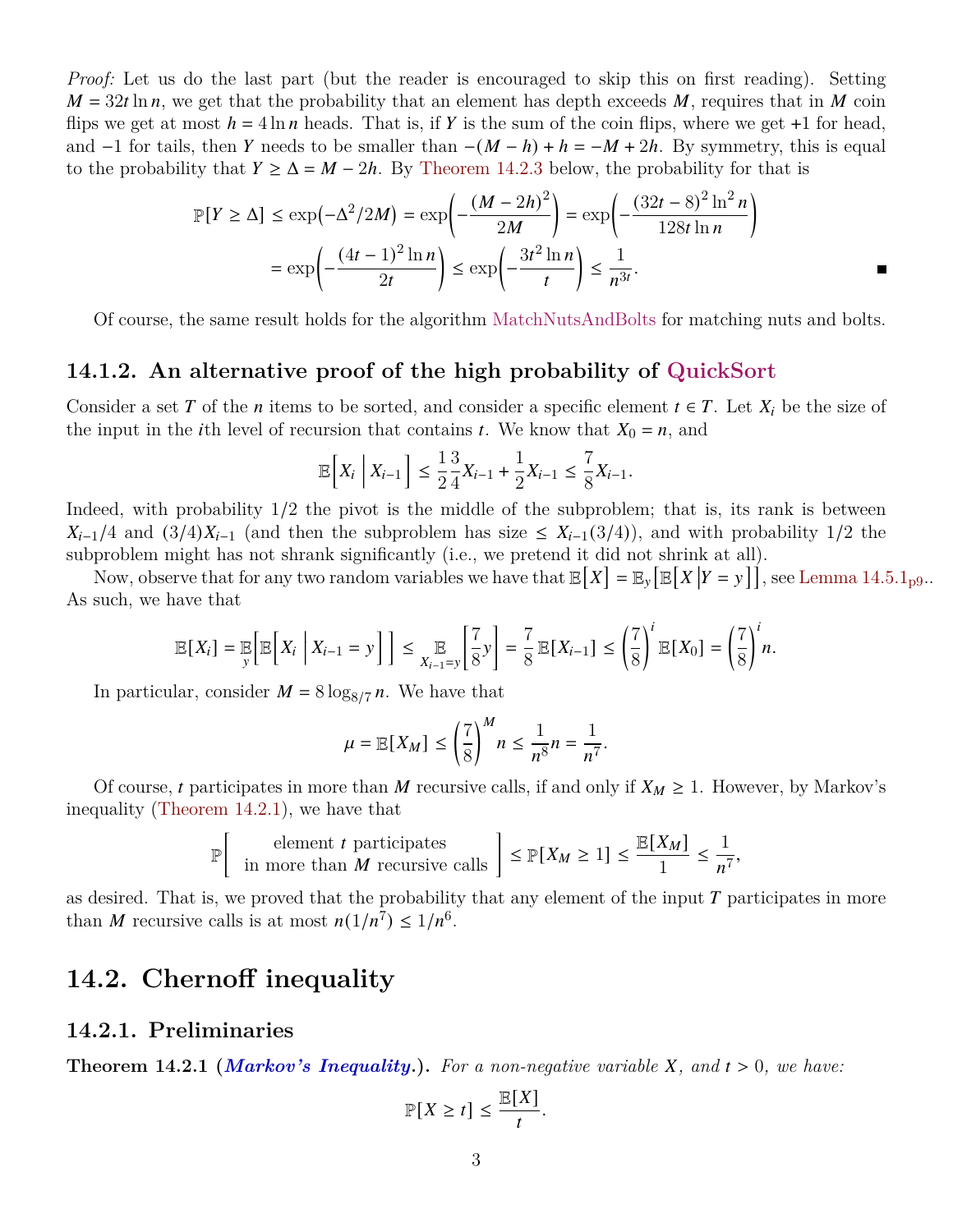*Proof:* Assume that this is false, and there exists  $t_0 > 0$  such that  $\mathbb{P}[X \ge t_0]$  $E[X]$  $\frac{1}{t_0}$ . However,

$$
\mathbb{E}[X] = \sum_{x} x \cdot \mathbb{P}[X = x] = \sum_{x < t_0} x \cdot \mathbb{P}[X = x] + \sum_{x \ge t_0} x \cdot \mathbb{P}[X = x]
$$
\n
$$
\ge 0 + t_0 \cdot \mathbb{P}[X \ge t_0] > 0 + t_0 \cdot \frac{\mathbb{E}[X]}{t_0} = \mathbb{E}[X],
$$

a contradiction.

We remind the reader that two random variables  $X$  and  $Y$  are *independent* if for all  $x, y$  we have that

<span id="page-3-1"></span> $\blacksquare$ 

$$
\mathbb{P}[(X = x) \cap (Y = y)] = \mathbb{P}[X = x] \cdot \mathbb{P}[Y = y].
$$

The following claim is easy to verify, and we omit the easy proof.

**Claim 14.2.2.** If X and Y are independent, then  $\mathbb{E}[XY] = \mathbb{E}[X] \mathbb{E}[Y]$ . If X and Y are independent then  $Z = e^X$  and  $W = e^Y$  are also independent variables.

#### **14.2.2. Chernoff inequality**

<span id="page-3-0"></span>**Theorem 14.2.3 (***Chernoff inequality*). Let  $X_1, \ldots, X_n$  be *n* independent random variables, such *that*  $\mathbb{P}[X_i = 1] = \mathbb{P}[X_i = -1] = \frac{1}{2}$  $\frac{1}{2}$ *, for*  $i = 1, \ldots, n$ *. Let*  $Y = \sum_{i=1}^{n} X_i$ *. Then, for any*  $\Delta > 0$ *, we have* 

$$
\mathbb{P}[Y \ge \Delta] \le \exp(-\Delta^2/2n).
$$

*Proof:* Clearly, for an arbitrary t, to be specified shortly, we have

$$
\mathbb{P}[Y \ge \Delta] = \mathbb{P}[tY \ge t\Delta] = \mathbb{P}[\exp(tY) \ge \exp(t\Delta)] \le \frac{\mathbb{E}[\exp(tY)]}{\exp(t\Delta)},\tag{14.2}
$$

where the first part follows since  $\exp(\cdot)$  preserve ordering, and the second part follows by Markov's inequality [\(Theorem 14.2.1\)](#page-2-1).

Observe that, by the definition of  $\mathbb{E}[\cdot]$  and by the Taylor expansion of  $\exp(\cdot)$ , we have

$$
\mathbb{E}[\exp(tX_i)] = \frac{1}{2}e^t + \frac{1}{2}e^{-t} = \frac{e^t + e^{-t}}{2}
$$
  
= 
$$
\frac{1}{2}\left(1 + \frac{t}{1!} + \frac{t^2}{2!} + \frac{t^3}{3!} + \cdots\right)
$$
  
+ 
$$
\frac{1}{2}\left(1 - \frac{t}{1!} + \frac{t^2}{2!} - \frac{t^3}{3!} + \cdots\right)
$$
  
= 
$$
\left(1 + \frac{t^2}{2!} + \cdots + \frac{t^{2k}}{(2k)!} + \cdots\right).
$$

Now,  $(2k)! = k!(k+1)(k+2)\cdots 2k \ge k!2^k$ , and thus

$$
\mathbb{E}\left[\exp(tX_i)\right] = \sum_{i=0}^{\infty} \frac{t^{2i}}{(2i)!} \le \sum_{i=0}^{\infty} \frac{t^{2i}}{2^i(i!)} = \sum_{i=0}^{\infty} \frac{1}{i!} \left(\frac{t^2}{2}\right)^i = \exp\left(\frac{t^2}{2}\right),
$$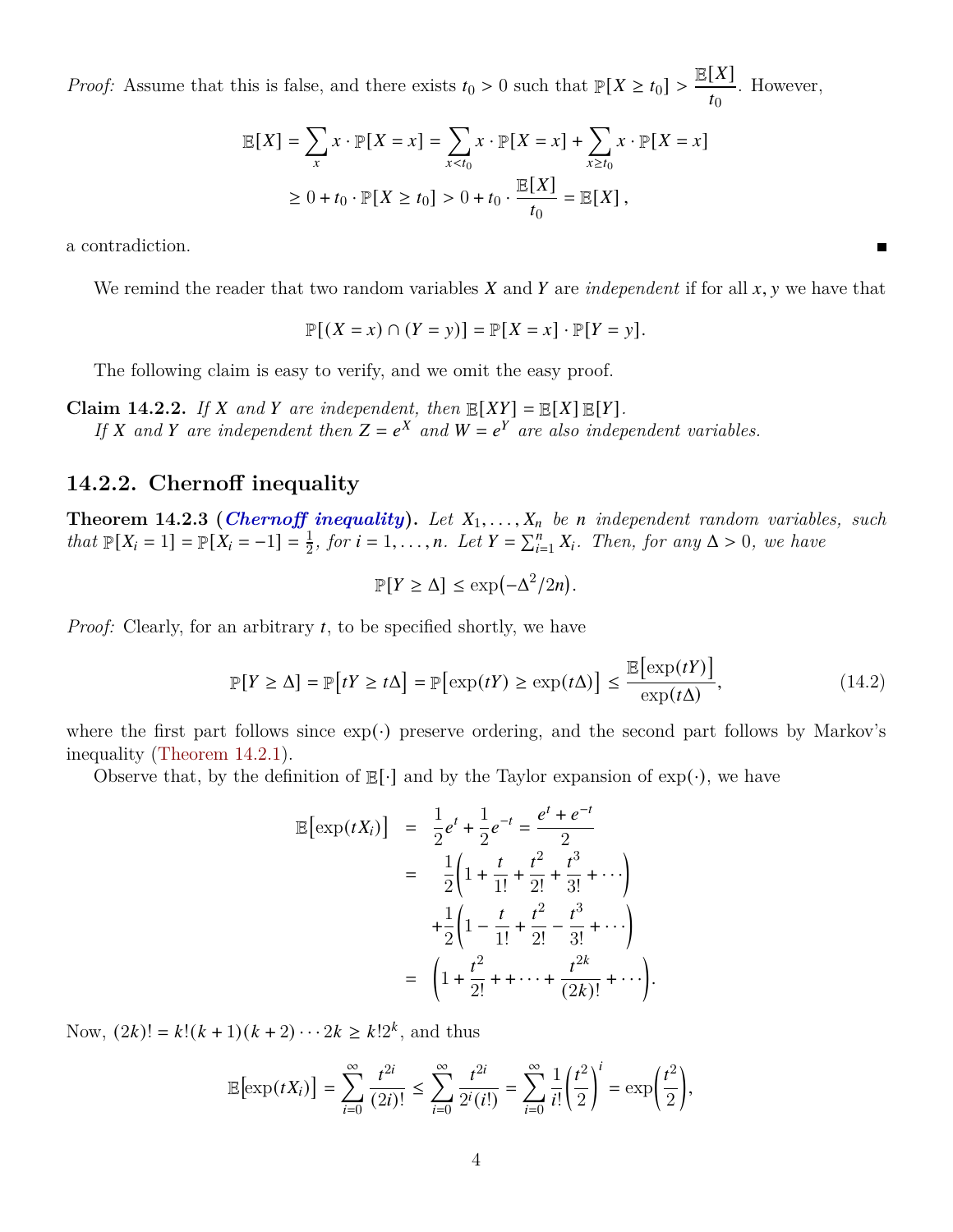again, by the Taylor expansion of  $\exp(\cdot)$ . Next, by the independence of the  $X_i$ s, we have

$$
\mathbb{E}[\exp(tY)] = \mathbb{E}\left[\exp\left(\sum_{i} tX_{i}\right)\right] = \mathbb{E}\left[\prod_{i} \exp(tX_{i})\right] = \prod_{i=1}^{n} \mathbb{E}[\exp(tX_{i})]
$$

$$
\leq \prod_{i=1}^{n} \exp\left(\frac{t^{2}}{2}\right) = \exp\left(\frac{nt^{2}}{2}\right).
$$

We have, by [Eq. \(14.2\),](#page-3-1) that

$$
\mathbb{P}[Y \ge \Delta] \le \frac{\mathbb{E}\big[\exp(tY)\big]}{\exp(t\Delta)} \le \frac{\exp\big(\frac{nt^2}{2}\big)}{\exp(t\Delta)} = \exp\bigg(\frac{nt^2}{2} - t\Delta\bigg).
$$

Next, we select the value of  $t$  that minimizes the right term in the above inequality. Easy calculation shows that the right value is  $t = \Delta/n$ . We conclude that

$$
\mathbb{P}[Y \ge \Delta] \le \exp\left(\frac{n}{2}\left(\frac{\Delta}{n}\right)^2 - \frac{\Delta}{n}\Delta\right) = \exp\left(-\frac{\Delta^2}{2n}\right).
$$

.

.

Note, the above theorem states that

$$
\mathbb{P}[Y \geq \Delta] = \sum_{i=\Delta}^{n} \mathbb{P}[Y = i] = \sum_{i=n/2+\Delta/2}^{n} \frac{\binom{n}{i}}{2^n} \leq \exp\left(-\frac{\Delta^2}{2n}\right),
$$

since  $Y = \Delta$  means that we got  $n/2 + \Delta/2$  times +1s and  $n/2 - \Delta/2$  times (-1)s.

By the symmetry of  $Y$ , we get the following corollary.

**Corollary 14.2.4.** *Let*  $X_1, \ldots, X_n$  *be n independent random variables, such that*  $\mathbb{P}[X_i = 1] = \mathbb{P}[X_i = -1] =$ 1  $\frac{1}{2}$ *, for*  $i = 1, ..., n$ *. Let*  $Y = \sum_{i=1}^{n} X_i$ *. Then, for any*  $\Delta > 0$ *, we have* 

$$
\mathbb{P}[|Y| \ge \Delta] \le 2 \exp\left(-\frac{\Delta^2}{2n}\right)
$$

By easy manipulation, we get the following result.

**Corollary 14.2.5.** Let  $X_1, \ldots, X_n$  be *n* independent coin flips, such that  $\mathbb{P}[X_i = 1] = \mathbb{P}[X_i = 0] = \frac{1}{2}$  $rac{1}{2}$ *, for*  $i = 1, \ldots, n$ . Let  $Y = \sum_{i=1}^{n} X_i$ . Then, for any  $\Delta > 0$ , we have

$$
\mathbb{P}\left[\frac{n}{2} - Y \ge \Delta\right] \le \exp\left(-\frac{2\Delta^2}{n}\right) \quad \text{and} \quad \mathbb{P}\left[Y - \frac{n}{2} \ge \Delta\right] \le \exp\left(-\frac{2\Delta^2}{n}\right)
$$

*In particular, we have*  $\mathbb{P} \Big[$  $Y-\$  $\overline{n}$ 2  $\left[\geq \Delta\right] \leq 2 \exp\left(-\frac{2\Delta^2}{n}\right)$  $\overline{n}$ Ι

*Proof:* Transform  $X_i$  into the random variable  $Z_i = 2X_i - 1$ , and now use [Theorem 14.2.3](#page-3-0) on the new random variables  $Z_1, \ldots, Z_n$ .  $\blacksquare$ 

*.*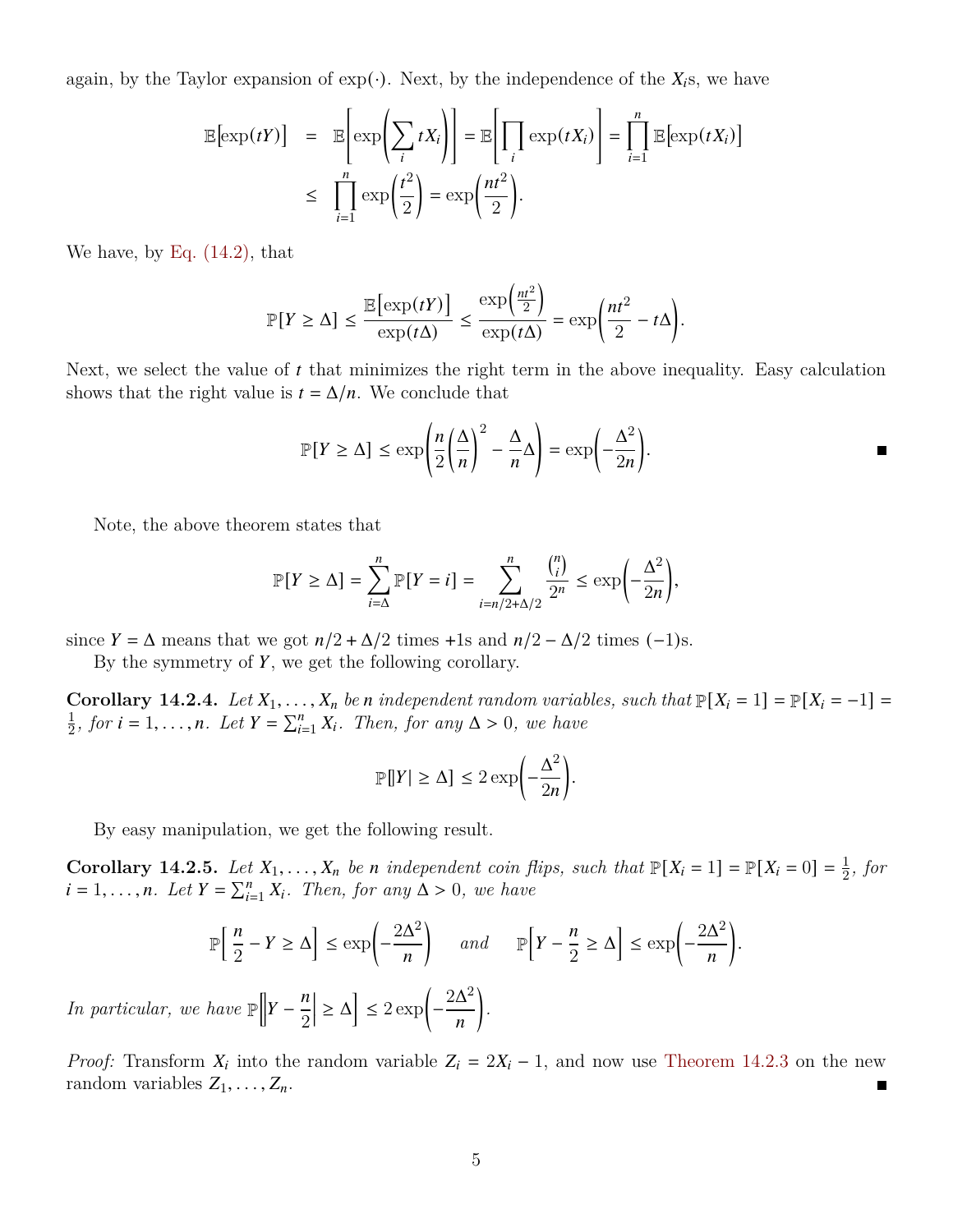**[Lemma 14.1.1](#page-1-0)** (Restatement.) In a sequence of M coin flips, the probability that the number of ones *is smaller than*  $L \leq M/4$  *is at most* exp( $-M/8$ ).

*Proof:* Let  $Y = \sum_{i=1}^{m} X_i$  the sum of the *M* coin flips. By the above corollary, we have:

$$
\mathbb{P}[Y \le L] = \mathbb{P}\left[\frac{M}{2} - Y \ge \frac{M}{2} - L\right] = \mathbb{P}\left[\frac{M}{2} - Y \ge \Delta\right],
$$

where  $\Delta = M/2 - L \ge M/4$ . Using the above Chernoff inequality, we get

$$
\mathbb{P}[Y \le L] \le \exp\left(-\frac{2\Delta^2}{M}\right) \le \exp(-M/8).
$$

#### **14.2.2.1. The Chernoff Bound — General Case**

Here we present the Chernoff bound in a more general settings.

Problem 14.2.6. Let  $X_1, \ldots, X_n$  be *n* independent Bernoulli trials, where

$$
\mathbb{P}[X_i = 1] = p_i \quad \text{and} \quad \mathbb{P}[X_i = 0] = 1 - p_i,
$$

and let denote

$$
Y = \sum_i X_i \qquad \mu = \mathbb{E}[Y].
$$

**Question:** what is the probability that  $Y \geq (1 + \delta)\mu$ .

**Theorem 14.2.7 (Chernoff inequality).** For any  $\delta > 0$ ,

$$
\mathbb{P}[Y > (1+\delta)\mu] < \left(\frac{e^{\delta}}{(1+\delta)^{1+\delta}}\right)^{\mu}.
$$

*Or in a more simplified form, for any*  $\delta \leq 2e - 1$ ,

$$
\mathbb{P}[Y > (1+\delta)\mu] < \exp(-\mu \delta^2/4),\tag{14.3}
$$

 $\blacksquare$ 

*and*

$$
\mathbb{P}[Y > (1+\delta)\mu] < 2^{-\mu(1+\delta)},
$$

*for*  $\delta \geq 2e - 1$ *.* 

**Theorem 14.2.8.** *Under the same assumptions as the theorem above, we have*

$$
\mathbb{P}[Y < (1 - \delta)\mu] \le \exp\left(-\mu \frac{\delta^2}{2}\right).
$$

<span id="page-5-0"></span>The proofs of those more general form, follows the proofs shown above, and are omitted. The interested reader can get the proofs from:

[http://www.uiuc.edu/~sariel/teach/2002/a/notes/07\\_chernoff.ps](http://www.uiuc.edu/~sariel/teach/2002/a/notes/07_chernoff.ps)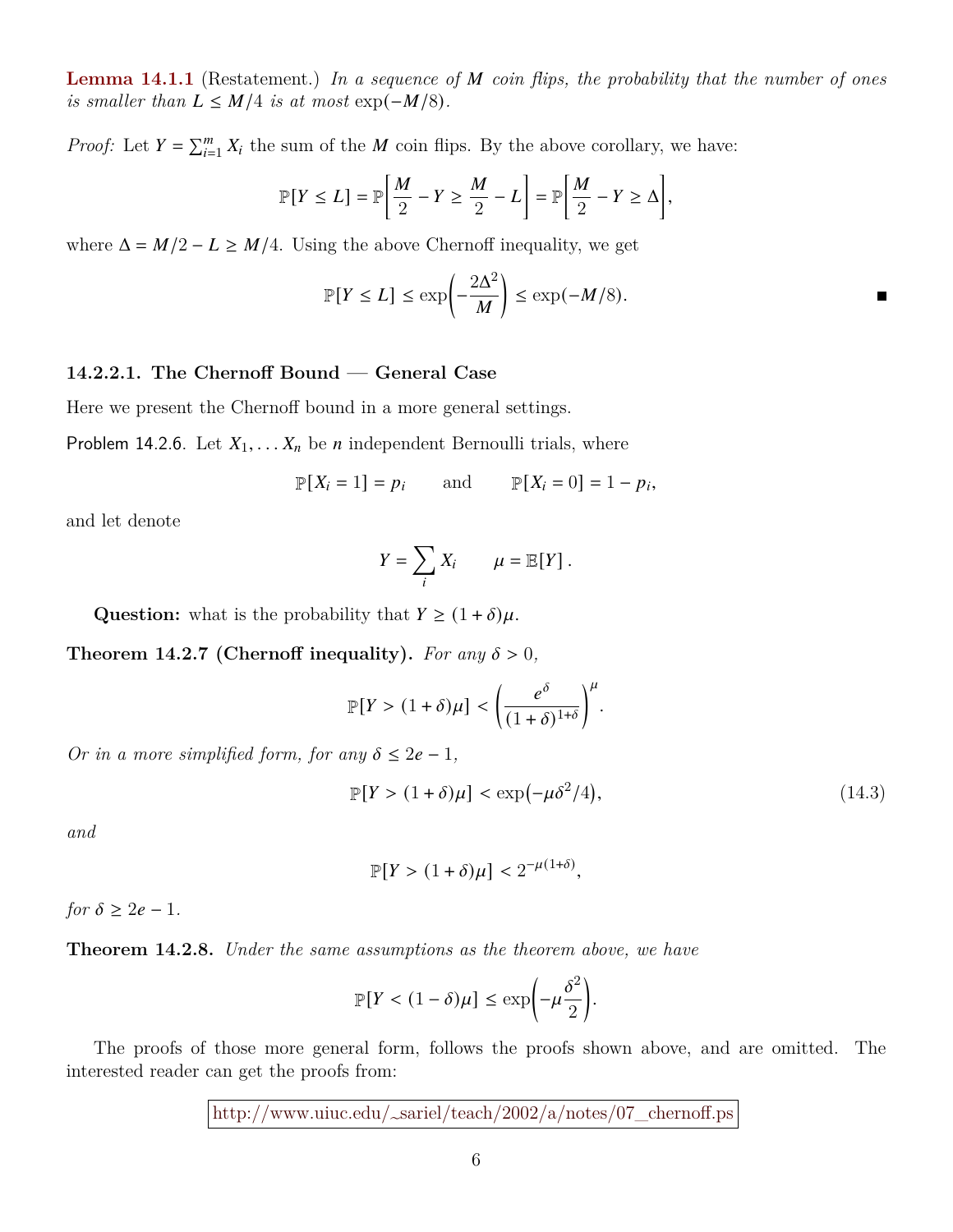## **14.3. Treaps**

Anybody that ever implemented a balanced binary tree, knows that it can be very painful. A natural question, is whether we can use randomization to get a simpler data-structure with good performance.

#### **14.3.1. Construction**

The key observation is that many of data-structures that offer good performance for balanced binary search trees, do so by storing additional information to help in how to balance the tree. As such, the key Idea is that for every element x inserted into the data-structure, randomly choose a priority  $p(x)$ ; that is,  $p(x)$  is chosen uniformly and randomly in the range [0, 1].

So, for the set of elements  $X = \{x_1, \ldots, x_n\}$ , with (random) priorities  $p(x_1), \ldots, p(x_n)$ , our purpose is to build a binary tree which is "balanced". So, let us pick the element  $x_k$  with the lowest priority in  $X$ , and make it the root of the tree. Now, we partition  $X$  in the natural way:

- (A) L: set of all the numbers smaller than  $x_k$  in X, and
- (B) R: set of all the numbers larger than  $x_k$  in X.

We can now build recursively the trees for  $L$  and  $R$ , and let denote them by  $\mathcal{T}_L$  and  $\mathcal{T}_R$ . We build the natural tree, by creating a node for  $x_k$ , having  $\mathcal{T}_L$  its left child, and  $\mathcal{T}_R$  as its right child.

We call the resulting tree a *treap*. As it is a tree over the elements, and a heap over the priorities; that is,  $TREAP = TREE + HEAD$ .

<span id="page-6-2"></span>**Lemma 14.3.1.** *Given n elements, the expected depth of a treap* T *defined over those elements*  $O(\log(n))$ . Furthermore, this holds with high probability; namely, the probability that the depth of the *treap would exceed*  $c \log n$  *is smaller than*  $\delta = n^{-d}$ *, where*  $d$  *is an arbitrary constant, and*  $c$  *is a constant that depends on*  $d^{\Omega}$ 

*Furthermore, the probability that*  $\mathcal{T}$  *has depth larger than*  $ct \log(n)$ *, for any*  $t \geq 1$ *, is smaller than*  $n^{-dt}$ .

*Proof:* Observe, that every element has equal probability to be in the root of the treap. Thus, the structure of a treap, is identical to the recursive tree of QuickSort. Indeed, imagine that instead of picking the pivot uniformly at random, we instead pick the pivot to be the element with the lowest (random) priority. Clearly, these two ways of choosing pivots are equivalent. As such, the claim follows immediately from our analysis of the depth of the recursion tree of QuickSort, see Theorem  $14.1.2_{p2}$  $14.1.2_{p2}$  $14.1.2_{p2}$ .

#### **14.3.2. Operations**

<span id="page-6-1"></span>The following innocent observation is going to be the key insight in implementing operations on treaps:

**Observation 14.3.2.** *Given n* distinct elements, and their (distinct) priorities, the treap storing them *is uniquely defined.*



<span id="page-6-0"></span><sup>&</sup>lt;sup>3</sup>That is, if we want to decrease the probability of failure, that is  $\delta$ , we need to increase c.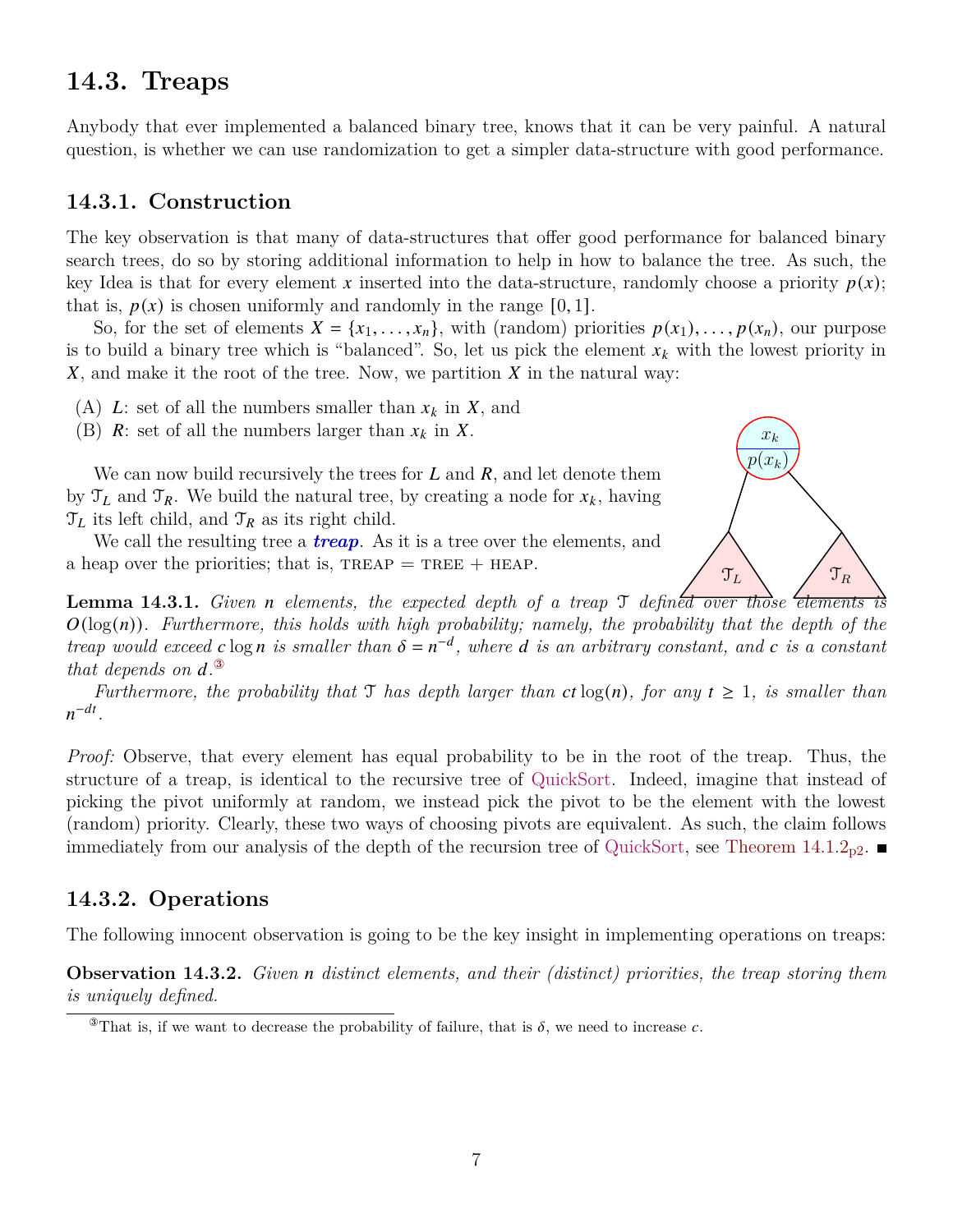#### **14.3.2.1. Insertion**

Given an element x to be inserted into an existing treap  $\mathcal{T}$ , insert it in the usual way into  $\mathcal{T}$  (i.e., treat it a regular search binary tree). This takes  $O(\text{height}(\mathcal{T}))$ . Now, x is a leaf in the treap. Set x priority  $p(x)$  to some random number [0, 1]. Now, while the new tree is a valid search tree, it is not necessarily still a valid treap, as x's priority might be smaller than its parent. So, we need to fix the tree around x, so that the priority property holds.

We call RotateUp( $x$ ) to do so. Specifically, if  $x$  parent is  $y$ , and  $p(x)$  <  $p(y)$ , we will rotate x up so that it becomes the parent of y. We repeatedly do it till  $x$  has a larger priority than its parent. The rotation operation takes constant time and plays around with priorities, and importantly, it preserves the binary search tree order. Here is a rotate right operation  $RotateRight(D)$ :



RotateUp(x)

\n
$$
y \leftarrow \text{parent}(x)
$$

\nwhile  $p(y) > p(x)$  do

\nif  $y$ .left\_cchild =  $x$  then

\nRotateRight(y)

\nelse

\nRotateLeft(y)

\n $y \leftarrow \text{parent}(x)$ 

RotateLeft is the same tree rewriting operation done in the other direction.

In the end of this process, both the ordering property and the priority property holds. That is, we have a valid treap that includes all the old elements, and the new element. By [Observation 14.3.2,](#page-6-1) since the treap is uniquely defined, we have updated the treap correctly. Since every time we do a rotation the distance of x from the root decrease by one, it follows that insertions takes  $O(\text{height}(\mathcal{T}))$ .

#### **14.3.2.2. Deletion**

Deletion is just an insertion done in reverse. Specifically, to delete an element  $x$  from a treap  $\mathcal{T}$ , set its priority to +∞, and rotate it down it becomes a leaf. The only tricky observation is that you should rotate always so that the child with the lower priority becomes the new parent. Once  $x$  becomes a leaf deleting it is trivial - just set the pointer pointing to it in the tree to null.

#### **14.3.2.3. Split**

Given an element x stored in a treap  $\mathfrak{I}$ , we would like to split  $\mathfrak{I}$  into two treaps – one treap  $\mathfrak{I}<$  for all the elements smaller or equal to x, and the other treap  $\mathcal{T}_{>}$  for all the elements larger than x. To this end, we set x priority to  $-\infty$ , fix the priorities by rotating x up so it becomes the root of the treap. The right child of x is the treap  $\mathcal{T}_{>}$ , and we disconnect it from T by setting x right child pointer to null. Next, we restore x to its real priority, and rotate it down to its natural location. The resulting treap is  $\mathcal{T}_{\leq}$ . This again takes time that is proportional to the depth of the treap.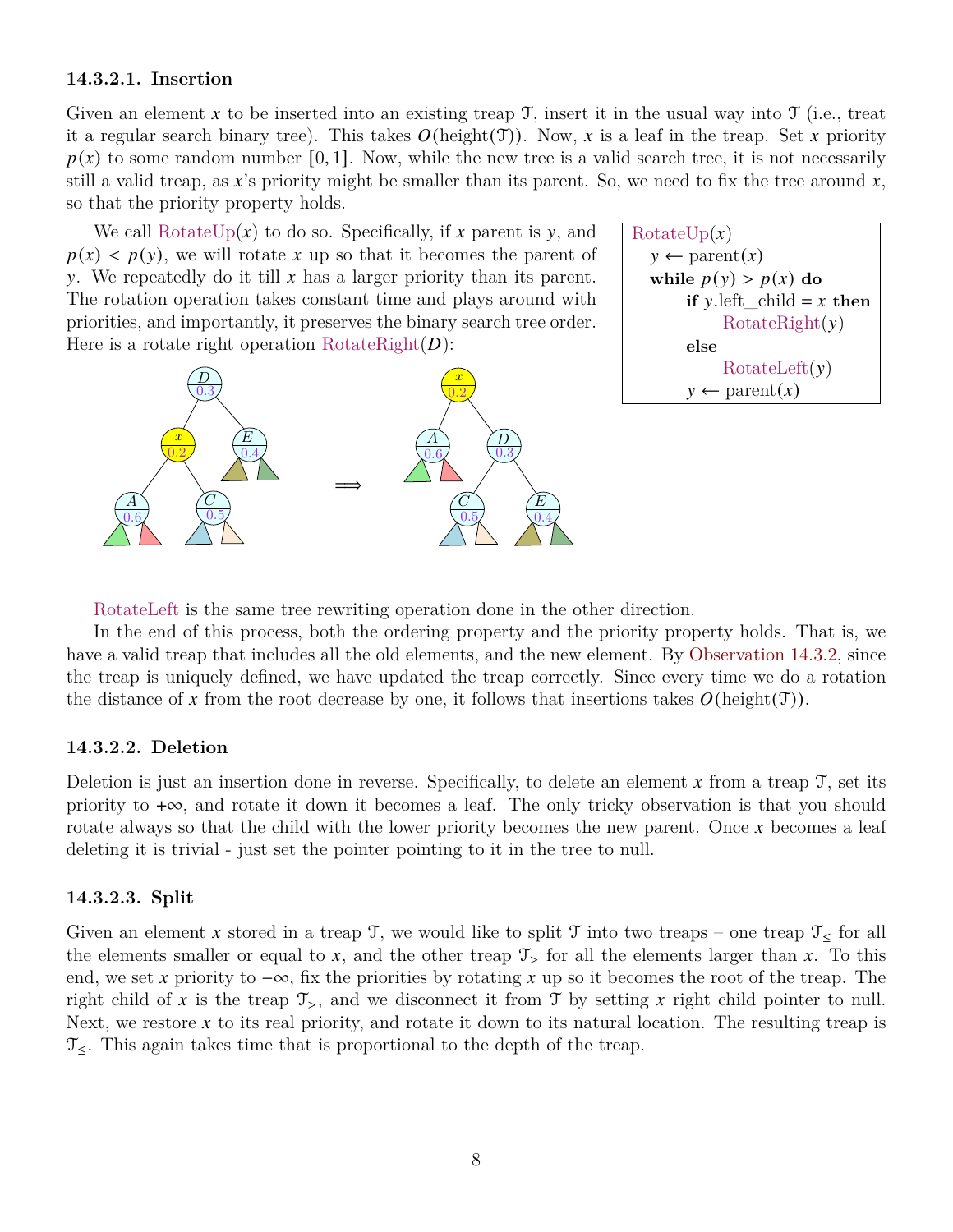#### **14.3.2.4. Meld**

Given two treaps  $\mathcal{T}_L$  and  $\mathcal{T}_R$  such that all the elements in  $\mathcal{T}_L$  are smaller than all the elements in  $\mathcal{T}_R$ , we would like to merge them into a single treap. Find the largest element x stored in  $\mathcal{T}_L$  (this is just the element stored in the path going only right from the root of the tree). Set x priority to  $-\infty$ , and rotate it up the treap so that it becomes the root. Now, x being the largest element in  $\mathcal{T}_L$  has no right child. Attach  $\mathcal{T}_R$  as the right child of x. Now, restore x priority to its original priority, and rotate it back so the priorities properties hold.

#### **14.3.3. Summery**

**Theorem 14.3.3.** Let  $\mathcal{T}$  be a treap, initialized to an empty treap, and undergoing a sequence of  $m = n^c$ *insertions, where is some constant. The probability that the depth of the treap in any point in time would exceed*  $d \log n$  is  $\leq 1/n^f$ , where  $d$  is an arbitrary constant, and  $f$  is a constant that depends only *and .*

*In particular, a treap can handle insertion/deletion in*  $O(\log n)$  *time with high probability.* 

*Proof:* Since the first part of the theorem implies that with high probability all these treaps have logarithmic depth, then this implies that all operations takes logarithmic time, as an operation on a treap takes at most the depth of the treap.

As for the first part, let  $\mathcal{T}_1, \ldots, \mathcal{T}_m$  be the sequence of treaps, where  $\mathcal{T}_i$  is the treap after the *i*th operation. Similarly, let  $X_i$  be the set of elements stored in  $\mathcal{T}_i$ . By [Lemma 14.3.1,](#page-6-2) the probability that  $\mathcal{T}_i$  has large depth is tiny. Specifically, we have that

$$
\alpha_i = \mathbb{P}[\operatorname{depth}(\mathfrak{T}_i) > tc' \log n^c] = \mathbb{P}\left[\operatorname{depth}(\mathfrak{T}_i) > c't \left(\frac{\log n^c}{\log |\mathfrak{T}_i|}\right) \cdot \log |\mathfrak{T}_i|\right] \le \frac{1}{n^{t \cdot c}},
$$

as a tedious and boring but straightforward calculation shows. Picking  $t$  to be sufficiently large, we have that the probability that the *i*th treap is too deep is smaller than  $1/n^{f+c}$ . By the union bound, since there are  $n^c$  treaps in this sequence of operations, it follows that the probability of any of these treaps to be too deep is at most  $1/n^f$ , as desired.

### **14.4. Bibliographical Notes**

Chernoff inequality was a rediscovery of Bernstein inequality, which was published in 1924 by Sergei Bernstein. Treaps were invented by Siedel and Aragon [\[SA96\]](#page-9-0). Experimental evidence suggests that Treaps performs reasonably well in practice, despite their simplicity, see for example the comparison carried out by Cho and Sahni [\[CS00\]](#page-9-1). Implementations of treaps are readily available. An old implementation I wrote in C is available here: <http://valis.cs.uiuc.edu/blog/?p=6060>.

### **14.5. From previous lectures**

<span id="page-8-0"></span>**Lemma 14.5.1.** For any two random variables X and Y (not necessarily independent), we have that  $\mathbb{E}[X] = \mathbb{E}[\mathbb{E}[X | Y]].$